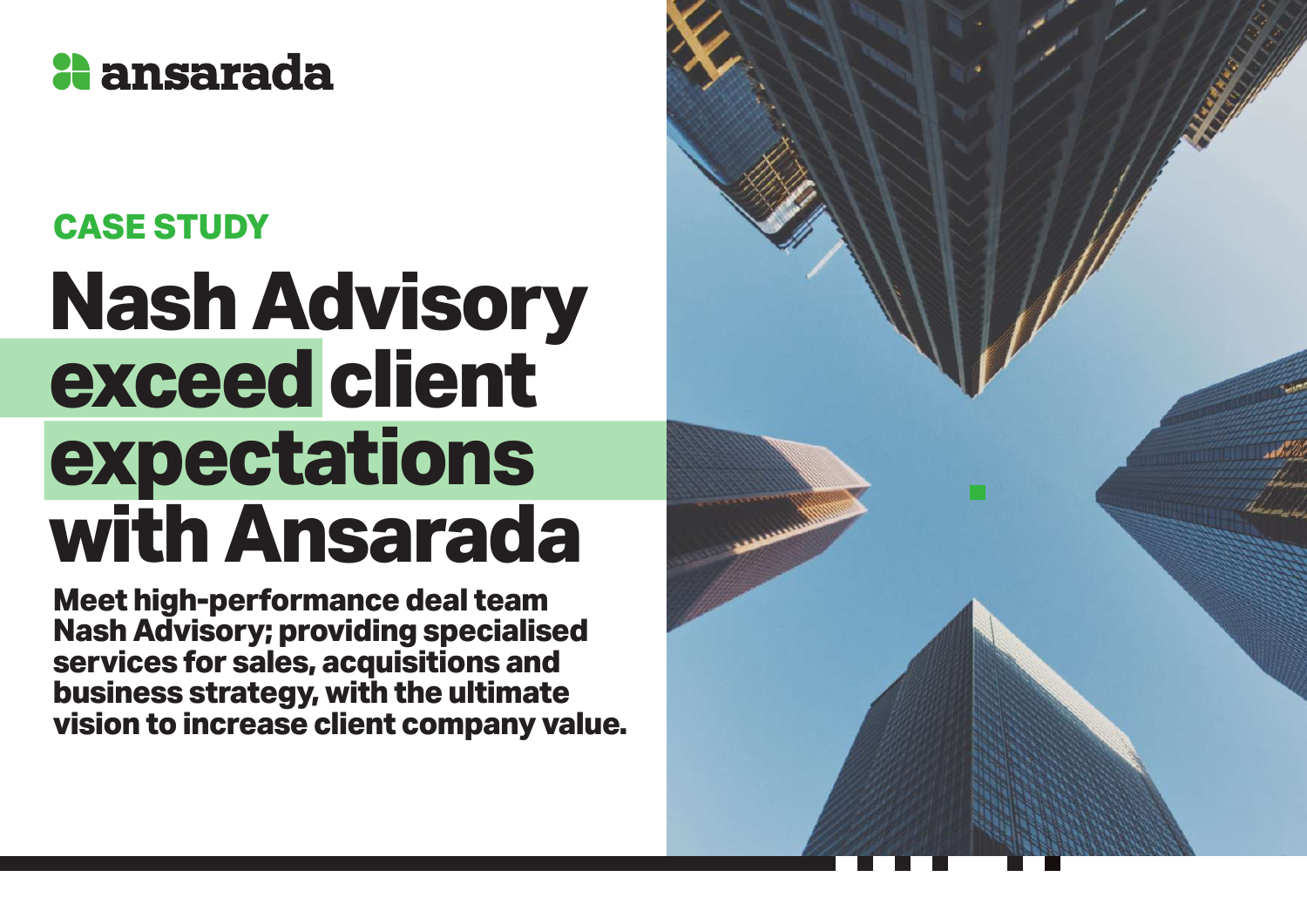### **OVERVIEW**



#### **Customer** Nash Advisory [nashadvisory.com.au](http://nashadvisory.com.au)



### **Industry**

Financial services

**Country** Australia

## **Going beyond traditional M&A advice**

At a boutique advisory firm in Melbourne this week, two new fish were added to the large tank in the office. New pets? No. That's just how Nash Advisory mark the occasion of another transaction successfully closed. Each fish gets a name – typically after the client or as an obscure reference to The Simpsons.

Nash Advisory is a boutique firm that goes far beyond traditional M&A advice.

#### They are a high-performance advisory that provide specialised services for sales, acquisitions and business strategy, and serve the \$10-\$100m SME market with the ultimate vision of increasing client company value.

To meet this vision, Nash Advisory worked with Ansarada to implement a solution that would differentiate their client services, reduce information silos and increase collaboration during transactions.

### **Turning big ambition into reality CHALLENGES**

Nash Advisory's increasing client base and ambition for agility, simplicity and scalability were leading to issues such as information loss and silos - primarily as a result of the multiple systems and communication tools they were using.

For prior transactions, Nash had used a number of disparate systems – using service providers like Dropbox to manage documentation, collaborating via email for due diligence and Q&A, and incorporating other internal processes to look after document control and security.

For smaller firms, the challenges also lie in differentiating client services from larger competitors with greater resources, as well as finding ways to free up time - particularly for senior directors - within a difficult M&A environment, complete with changing timelines and many moving pieces.



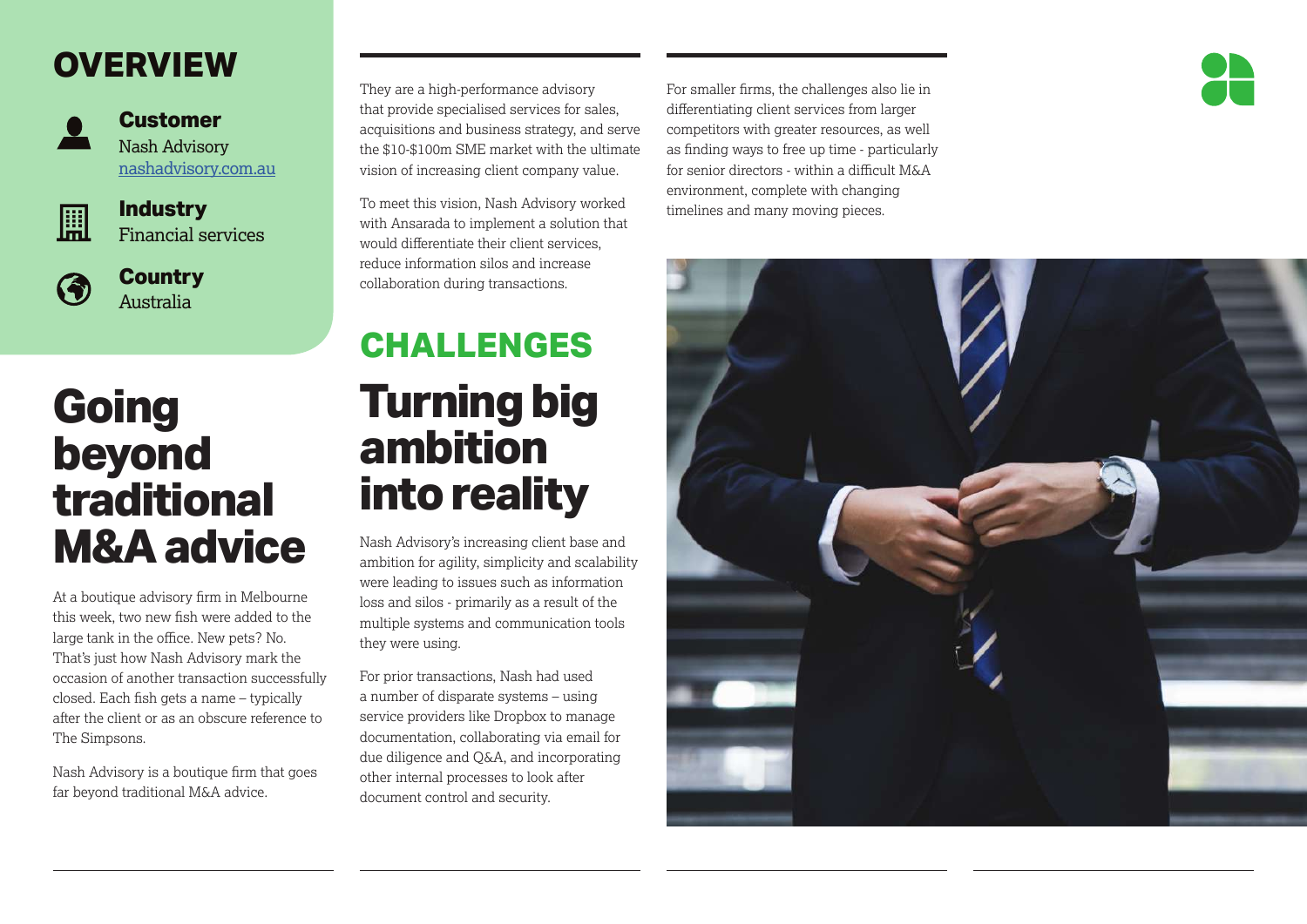### **Bringing order to chaos**

One of the major challenges Nash faced was how to coordinate and manage many different sources of information. They would generally use 7 different systems to manage a single workflow, including Outlook, Dropbox, Excel, PowerPoint and WhatsApp. Simply maintaining visibility of all the moving pieces and switching between the disparate information streams is a massive undertaking – and that's just for a single deal. Nash advise on more than ten transactions a year across Australia.

"Transactions involve huge amounts of data being passed between multiple parties, and a large number of questions. Our team was spending a large amount of time organising and managing the transaction process via all the different systems," said Director, Sean O'Neill.

### **Communication excellence**

As well as integrating and streamlining these processes, Nash was seeking a way to better serve and communicate with their clients. In a recent deal that involved multiple bidders, reliance on PowerPoint presentations and emails took up significant time and added unnecessary complexity and risk to the process prior to admitting participants into the transaction room. The small firm are huge advocates of stand-up meetings and agile problem solving, and needed a suite of collaboration tools to continue to scale this way of working.

"The problem that is typically faced on a transaction is that generally people are used to doing things in a certain way; so, to ask them to change their behaviours, the case needs to be made that the benefits far outweigh the initial cost from both a time and resources perspective," said O'Neill.

### **ULTIMATE GOAL 10x on high performance**

By introducing Ansarada's platform, Nash Advisory was looking to further their standing as a high-performance deal team, capable of scaling their efforts exponentially.

The aim was to achieve a streamlined method of managing data collection, tracking and verification, all the way through to the buyer communication and Q&A process, eliminating friction and maximising performance.

**"When the Ansarada team reached out to discuss using the platform for our upcoming transactions, it made perfect sense to provide that continuity of software to not only our staff, but to our clients and buyers, so that the software would be an enabler of the transaction rather than an inhibitor."**

Sean O'Neill



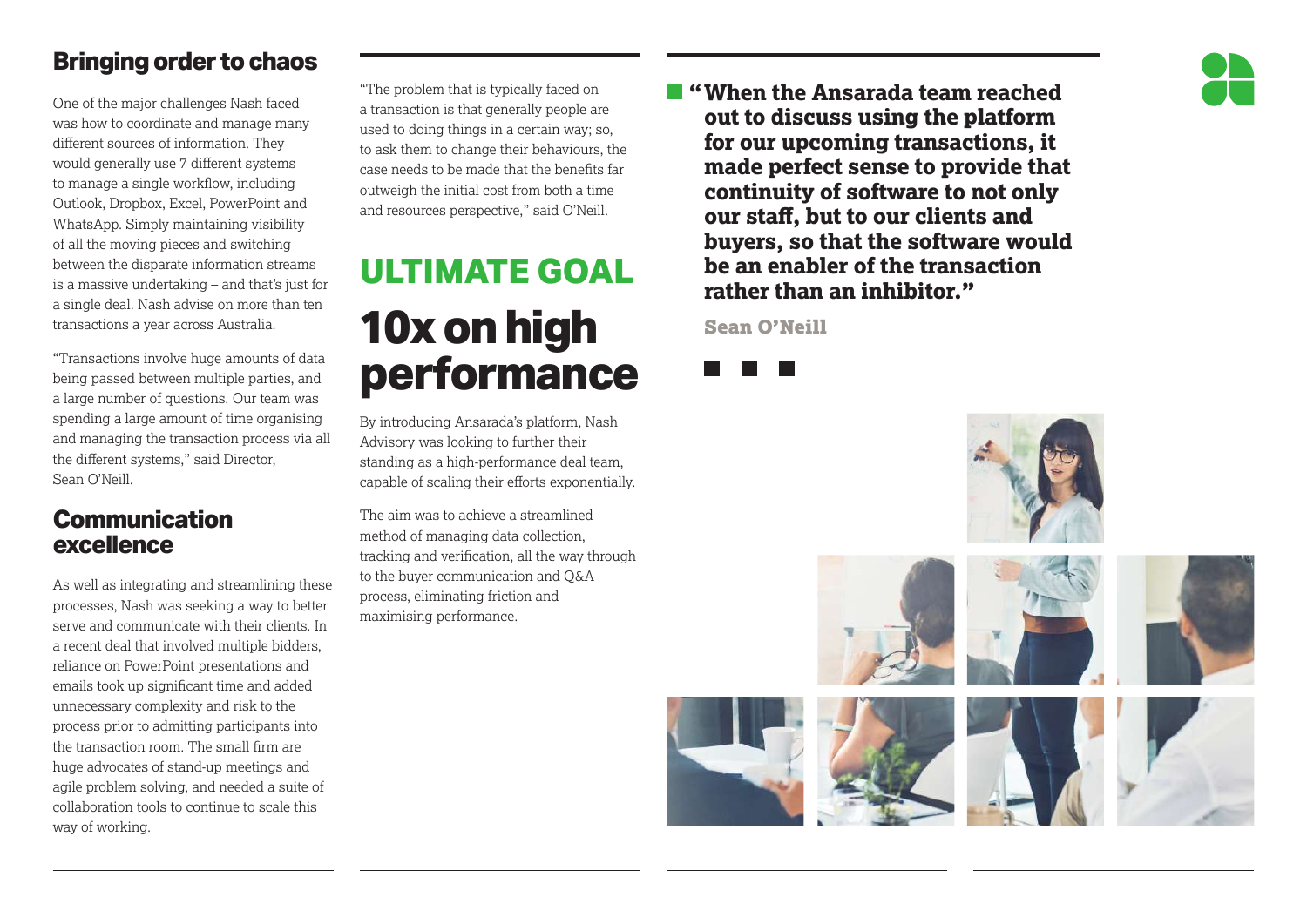# **Confidence from day one SOLUTIONS**

The initial implementation process took only 30 minutes before Nash was fully set up, with the platform structure adapted to their templates, and internal teams ready to collaborate on information requests.

"The process was surprisingly simple given how sophisticated the functionality and capabilities of Ansarada are," said O'Neill. "Thanks to the key team members, it was a quick turnaround for our platform to be up and running. Despite us being a small firm, we found Jesse Read and Joel Gibbs to be extremely responsive and patient with our questions and requests; they were always happy to pick up the phone."

#### **Localised, expert support**

Going far beyond standard support, the Ansarada Customer Success team are based locally and highly educated in M&A deals and other transactions.

"As an extension of our team, the Ansarada team are available 24/7, are extremely knowledgeable and went above and beyond to assist with helping us to meet our ultimate goal, which was to achieve a fantastic sale result for our client and for the incoming purchaser," said O'Neill.

This high level of support is embedded into the platform itself, and provided through a dedicated Customer Success Manager, Jesse Read. This enabled Nash to receive realtime recommendations and support on live transactions. "We viewed Ansarada and the Ansarada team as a new Nash Advisory team member, able to manage multiple work flows and tasks without error," said O'Neill.

### **Automating processes with AI tools**

Following the implementation of the platform and integration of their disparate systems, Nash Advisory found they were able to save significant time on what had previously been messy, manual work.

"Consolidating all our communications, data management and document management into one system has saved each of our team members at least an hour a week in management," said O'Neill, "in addition to the time saved through automated reporting and presentation of bidder engagement data."

Besides the time saved, Ansarada's AI tools have set Nash up for success by uncovering insights into their bidders' motivations and actions, enabling them to make decisions with confidence

### **Simplifying deal collaboration**

Transforming deal collaboration from email, PowerPoint, and Excel to the Ansarada platform allowed for clear and simple Q&A roles during a transaction, streamlining communication and workflow. With three members of the Nash Advisory team generally on each deal, and at least 2 hours of admin saved by the analyst plus 30 minutes per director, that adds up to around 150 hours saved a year.

"With the Q&A process allowing us to all see and track interactions, it has allowed us to focus on value-add tasks rather than administrative things like consolidating communication for clients or internal meetings," said O'Neill.

**"We are happy to report that the process was seamless, from the initial onboarding of Nash Advisory staff, client teams and buyer communications, through to the finalisation of the transaction and ongoing management of the critical information,"**

Sean O'Neill



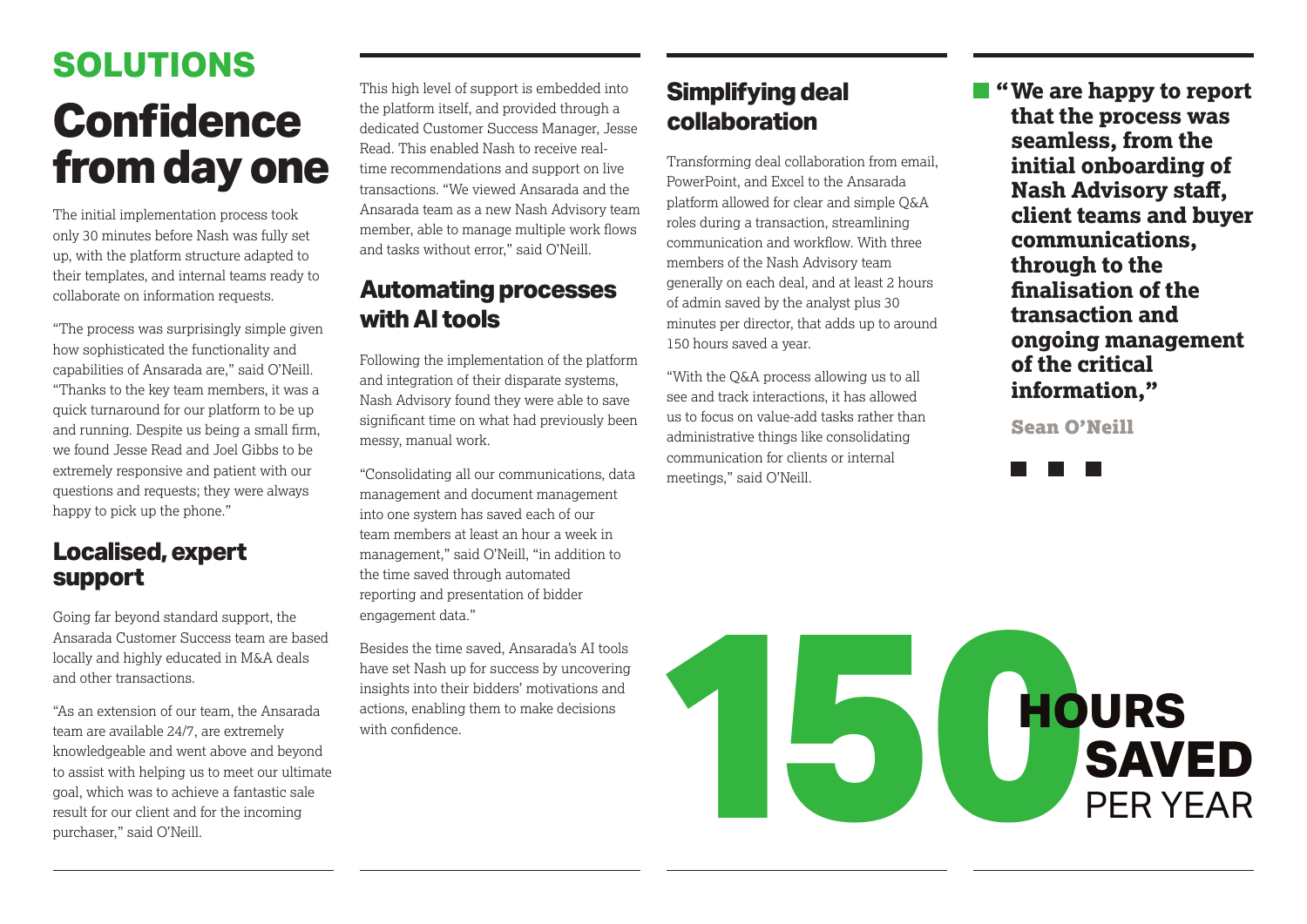### **Setting the new standard in deal performance LOOKING FORWARD**

Nash Advisory continues to grow and solidify their presence in the M&A and Private Equity landscape in Australia, keeping innovation at the forefront of their strategy.

"As a young team of professionals, Nash Advisory has led from the front in terms of integrating software and automation into our own business, and taking these learnings into how we look to improve the functions and operations of our client businesses," said O'Neill.

With Ansarada's platform, they have streamlined and integrated their processes, and freed up time to focus on building their expertise, corporate experience and knowledge of businesses and sectors, so they can elevate their performance tenfold and realise the firm's potential.

#### **Transform your firm from legacy to legendary**

Working with the Ansarada platform, Nash Advisory is paving the way for the next generation of advisories to reach new levels in high performance dealmaking. Ansarada will only continue to raise their

capacity and potential well above those of their competitors.

We're excited to see the continued success of Nash as they grow their team and continue to exceed their clients' expectations. Their success and their advantage with the platform truly make them one to watch.

**To learn more about how you can join the movement, get in touch with us for a demo.**